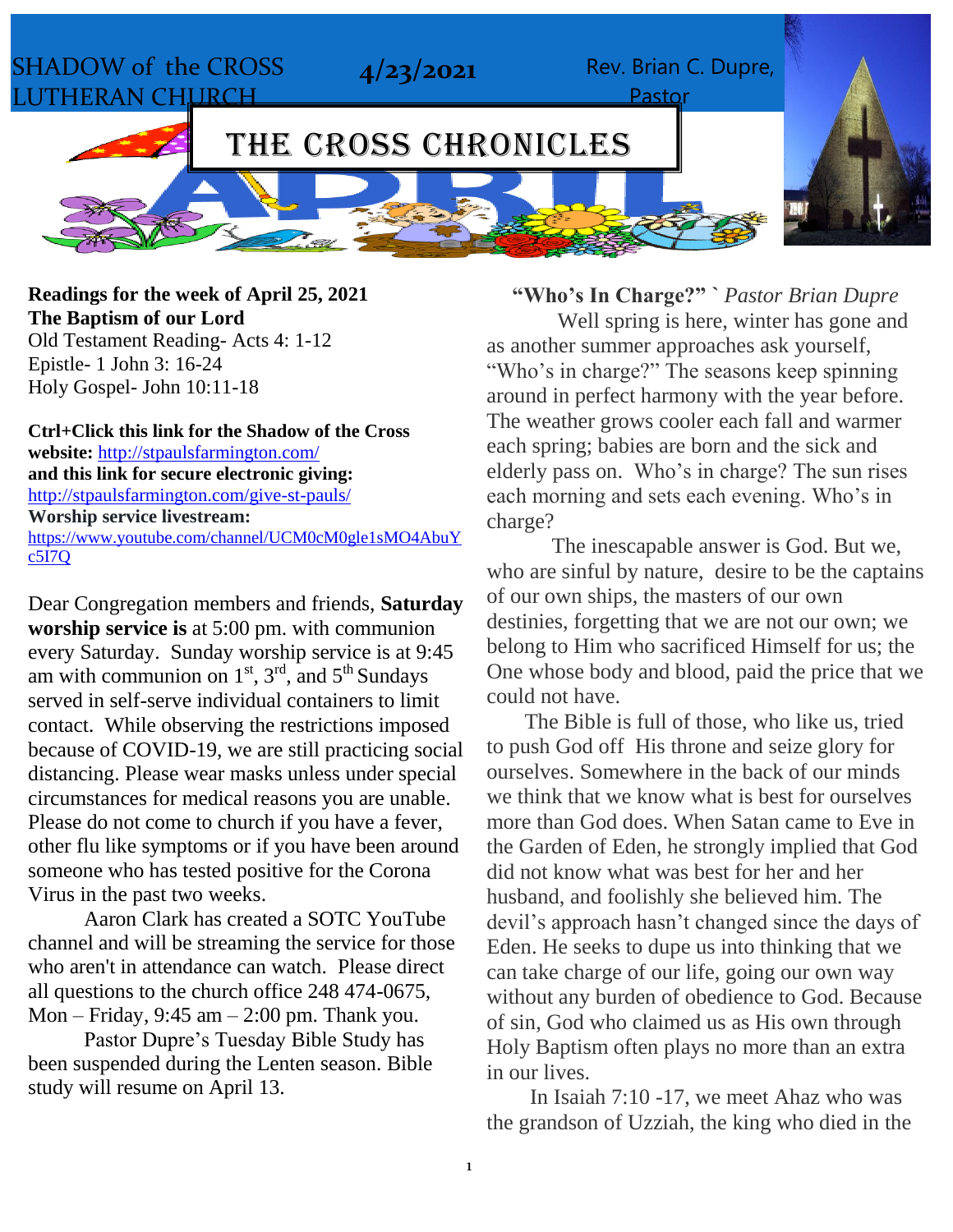year Isaiah saw the exalted Lord in the temple. Isaiah, acknowledging God's authority, responded to God's question, "Who will go for us?" with the words, "Here am I. Send me!". King Ahaz had a problem realizing that God is in charge, and not the king. In his mind, no one was greater than the king, and it is the king who calls the plays. King Ahaz was right, he just didn't know who the real King was.

 The Bible also contains stories of those who did know who the real King was. In Romans 1:1- 7, Paul obviously knows full well who is in charge. Christ called him to be an apostle. God set him apart for the proclamation of the Gospel. God had given the Good News promises through the prophets long before. God sent His Son. God sent the Holy Spirit. Through God, Paul received apostleship. We belong to Jesus Christ. Grace and peace come to us through Him.

Joseph is presented to us in Matthew 1:18-25. He is a good man, a righteous man. He has formulated his plan as to what to do with pregnant Mary. But he also acknowledges God's veto of the idea. "When Joseph woke up, he did what the angel of the Lord had commanded him and took Mary home as his wife. But he had no union with her until she gave birth to a son. And he gave him the name Jesus" (Matthew 1:24-25). Pushing God off the throne leaves us with a dear price to pay in terms of great frustrations and disappointments. The Good News is that He who is always in charge provides forgiveness for our pathetic attempt at playing God. We can rejoice that He who loved us to death is indeed in charge. Let us never forget. Amen! God bless you all!

#### **SOTC Zoom Account**

Any chairperson needing to use the Zoom account for their ministry, please contact the Church office. There is a sign-up sheet in the office to reserve your date and time.

#### **Informing How to Pray ~ Merlin Fields**

 There are things that stick out in our minds, about things that happened in our lives many years ago. One such incident happened when a friend informed me that they did not know how to pray. Now I must admit I was taken aback; for this admission is the last subject area that we might talk about. We usually talked about the awkward ways we had in our youth that we thought were very hip.

 When you run into people you've known in your youth, after so many years to go into these thoughts about prayer. The conversation was open and quite simply and could be readily understood. My job, and I mean job, was to convey a message to my friend in the most direct terms and not a long drawn out example. My knowledge of the bible, Lutheranism, catechism and family were of known importance. When I inform someone about praying, I found that it must be a short message between one's self and an authority greater than yourself. In this case my higher authority is called Jesus Christ.

 My friend, pray to the God of your understanding to bless you in the morning when you wake up and ask for guidance for the entire day. At night repeat this process, asking for God to protect you at night keeping you safe. Now this might seem simplistic but for someone who had not prayed it was the only thing I could think of at the moment. I added another time to pray and that was over his food, prior to eating. And to thank him afterward. The ending of the prayer could end with amen.

 This seems like such an easy method of telling someone about my Lord and Savior Jesus Christ, and the significance of prayer. Therefore, my exchange had to be broken down to the times which would help any novice in prayer. I am not the best prayer, my cause in this instance was to put forth a message as to start praying. As of this day my knowledge of prayer is still very private and with no knowledge, just try the easiest way to talk to God. When you told me, you did not know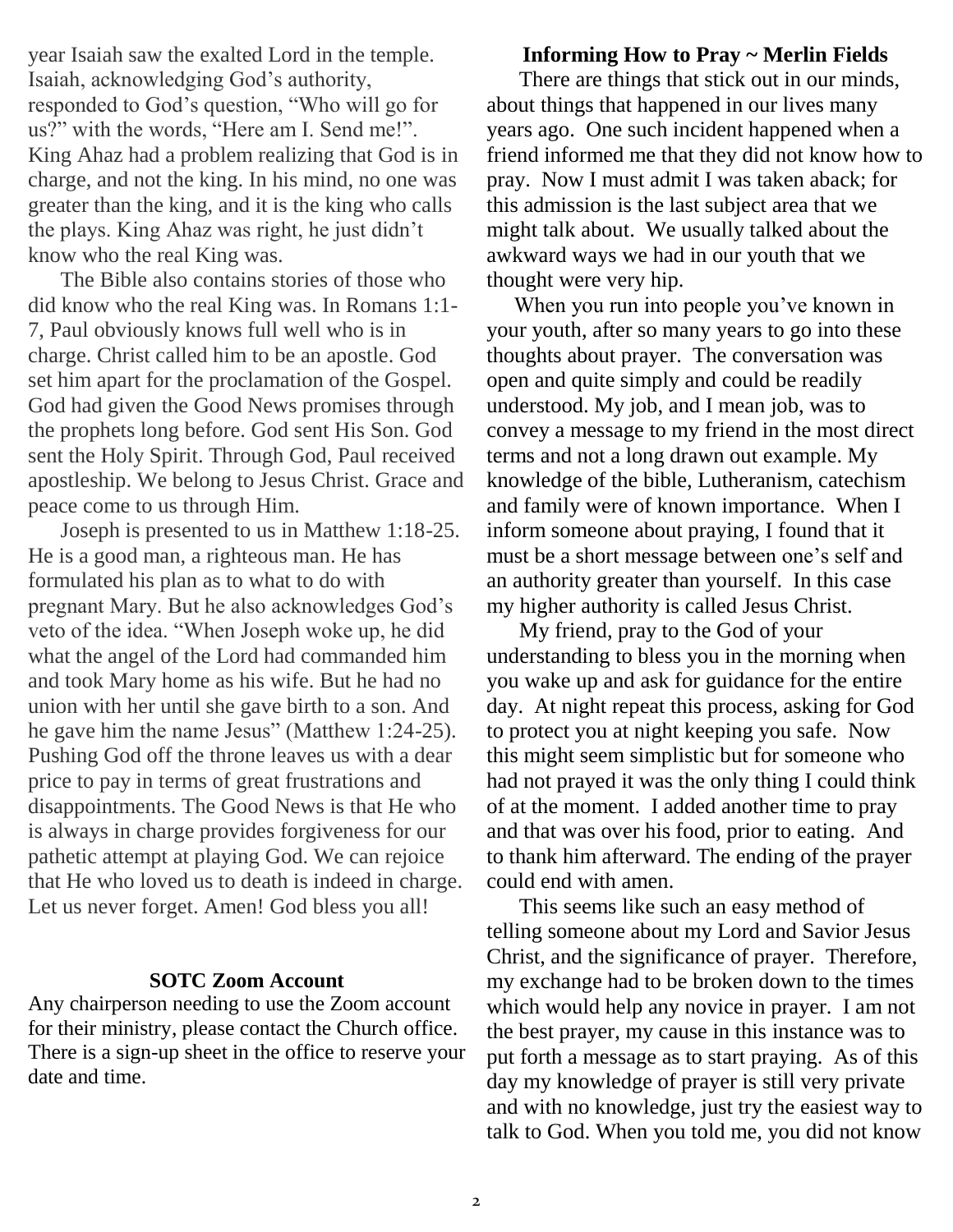how to pray it said to me; that you were aware of God and needed to find a way to talk with Him.

My friend died some months later and the joy I had for him was that he started on a journey that has no ending. Only salvation comes for believers not by the number of years one believes. My blessing is that I did not make it a long drawn out method of praying.

*Merlin Fields, March 30, 2021*

#### **The National Youth Gathering**

The LCMS Youth Gathering is an event held every three years for youth of The Lutheran Church—Missouri Synod (LCMS) to spend time together in worship, God's Word, prayer, song, and service. The Gathering provides young people an opportunity to learn more about God, Christianity, and their Lutheran identity. This event is organized by LCMS Youth Ministry in Saint Louis, MO. The next Gathering takes place July 9-13, 2022, in Houston, TX. For more information you may contact Heather Rooker or Barbara Hatcher.



Greetings from the Sunday School. The Sunday School Staff is very pleased with the way the Zoom Sunday school has taken off. On some Saturdays we have 25 students. We have students of all ages. We have a spiritual Bible lessons, lively discussions and crafts. Sometimes one of our gifted students bless us with a musical selection. We have learned how to utilize the breakout sessions on Zoom, where we can split the group when we have large numbers, adults will go in a different group. We have a lot of things planned for this spring. Come join us one Saturday at 11:00. The zoom link is posted it remains the same. If you would like a Sunday school lesson just let me know and I will leave one with your name on it. There are usually at least 5 extra lesson bags every week. Call me, Barbara Profit 313-516- 8740, the church office or any Sunday School

teacher for a lesson pack. You do not have to attend zoom to request a Sunday school pack. Also the Sunday school will be starting our Social Distance drive in movie night next mouth. Hope to be together again soon. Your Sister in Christ, Barbara Profit, Sunday School Superintendent. the Sunday school staff, Lainia Burk, Shirley Bowden, Myita Davis, Dawn Kivimaki, Roderick McClure, Lori Smith. The Zoom link will remain the same until further notice.

[https://us02web.zoom.us/j/6176422508?pwd=Rzdp](https://us02web.zoom.us/j/6176422508?pwd=Rzdpd09PU05CWXZCU1NROEl4bll5dz09) [d09PU05CWXZCU1NROEl4bll5dz09](https://us02web.zoom.us/j/6176422508?pwd=Rzdpd09PU05CWXZCU1NROEl4bll5dz09) **Meeting ID:** 617 642 2508, **Passcode:** 648947

#### **Concordia Lutheran School**

God certainly provided an interesting way to get our attention this week. The snow Wednesday was beautiful, especially early in the morning when the sun rose and made everything sparkle. The nice thing about a spring snow is that it melts quickly, so we enjoy the beauty without the work!

 Our students took their achievement tests this week. Thank you to the parents for getting them to school on time and ready for the day.

 2021/22 school registration is in full swing. Do you know anyone who is looking of a perfect sized school? How to get information is on our website: [concordials.org](http://concordials.org/)

 Spring is here. Enjoy the flowers and the blooming trees. Wednesday morning we could all enjoy the "dogwood" and "blooming pear" trees we had in our yards. Thank God for the beauty He provides. Take a walk this weekend with your family and just look at the wonderful springtime. And, of course, always remember we are *Sent to Serve*, wherever and whenever we can.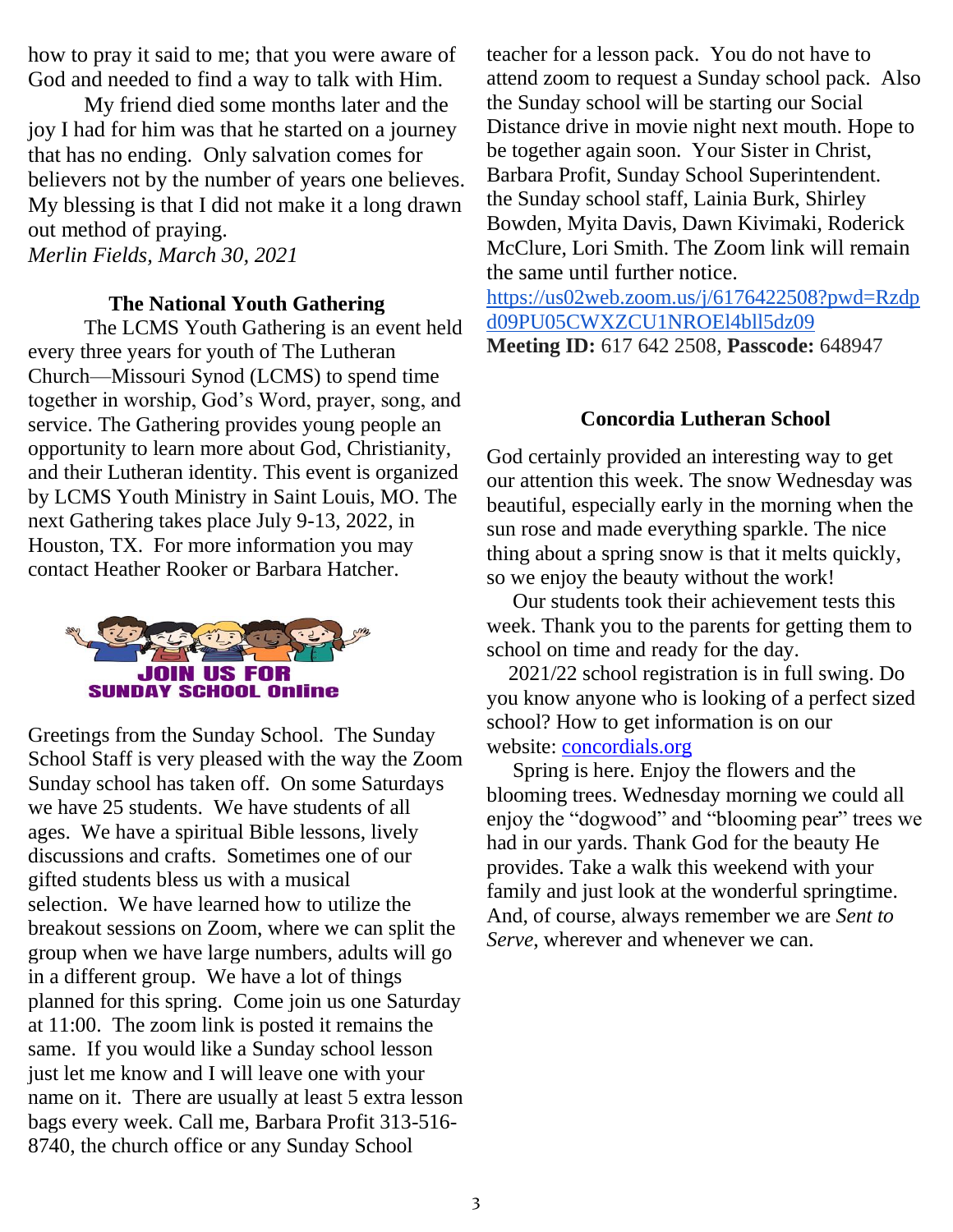

### **Quicker Chicken and Dumplings**

Ingredients

- 1 cup all-purpose flour
- 3/4 teaspoon baking soda
- 3/4 teaspoon ground cinnamon
- 1/2 teaspoon fine salt
- 1/4 teaspoon ground allspice

12 tablespoons (1 1/2 sticks) unsalted butter, at room temperature

- 3/4 cup packed light brown sugar
- 1/2 cup granulated sugar
- 2 large eggs, at room temperature
- 1 teaspoon pure vanilla extract
- 2 3/4 cups old-fashioned rolled oats
- 3/4 cup raisins
- 3/4 cup chopped walnuts

### **Directions**

- 1. Position the racks in the top and lower thirds of the oven and preheat to 350 degrees F. Line 2 baking sheets with parchment. Whisk together the flour, baking soda, cinnamon, salt and allspice in a large bowl.
- 2. Beat the butter, brown sugar and granulated sugar with an electric mixer on medium-high speed in a large bowl until light and fluffy, scraping down the sides of the bowl occasionally. Beat in the eggs 1 at time until blended, then beat in the vanilla.
- 3. Reduce the speed to low and beat in the flour mixture in 3 additions until smooth. Stir in the oats, raisins and walnuts with a rubber spatula. Drop heaping tablespoons of the dough onto the prepared sheets about 2 inches apart.
- 4. Bake the cookies, rotating the pans halfway through, until golden brown but still soft in the center, about 15 minutes. Let the cookies cool slightly on the baking sheets,

then transfer to wire racks to cool completely. Store in an airtight container at room temperature for up to 3 days.

### **Cook's Note**

When measuring flour, we spoon it into a dry measuring cup and level off the excess. (Scooping directly from the bag compacts the flour, resulting in dry baked goods.)

### **Holy Humor**

**A married couple** were arguing who is making the coffee, the wife said that in the Bible it says that men should make the coffee and the husband asked her where it said that. The wife opened the Bible and said: "Right here in HEBREWS!"

**Q:** Why do they say 'Amen' at the end of a prayer instead of 'Awomen'? **A:** The same reason they sing Hymns instead of Hers!

**As the storm raged**, the captain realized his ship was sinking fast. He called out, "Anyone here know how to pray?" One man stepped forward. "Aye, Captain, I know how to pray." "Good," said the captain, "you pray while the rest of us put on our life jackets - we're one short."

### **Cass Corridor Donation**s……

During these difficult times dealing with COVOD-19 and more people out of work, we are in need of donations. Please bring clothing, toiletries, and potted meat items and put them in the labeled container in the Narthex. For more information see Jackie Banks or Pastor Dupre, Thank you.

#### **A Message from the CDC on Covod-19 precautions:** (updated regularly)

[https://www.cdc.gov/coronavirus/2019](https://www.cdc.gov/coronavirus/2019-ncov/index.html) [ncov/index.html](https://www.cdc.gov/coronavirus/2019-ncov/index.html) Get the facts about Coronavirus Take steps to care for yourself and help protect others in your home and community. There is a lot of valuable information on the CDC.gov website. Information on: Cleaning & Disinfecting, Schools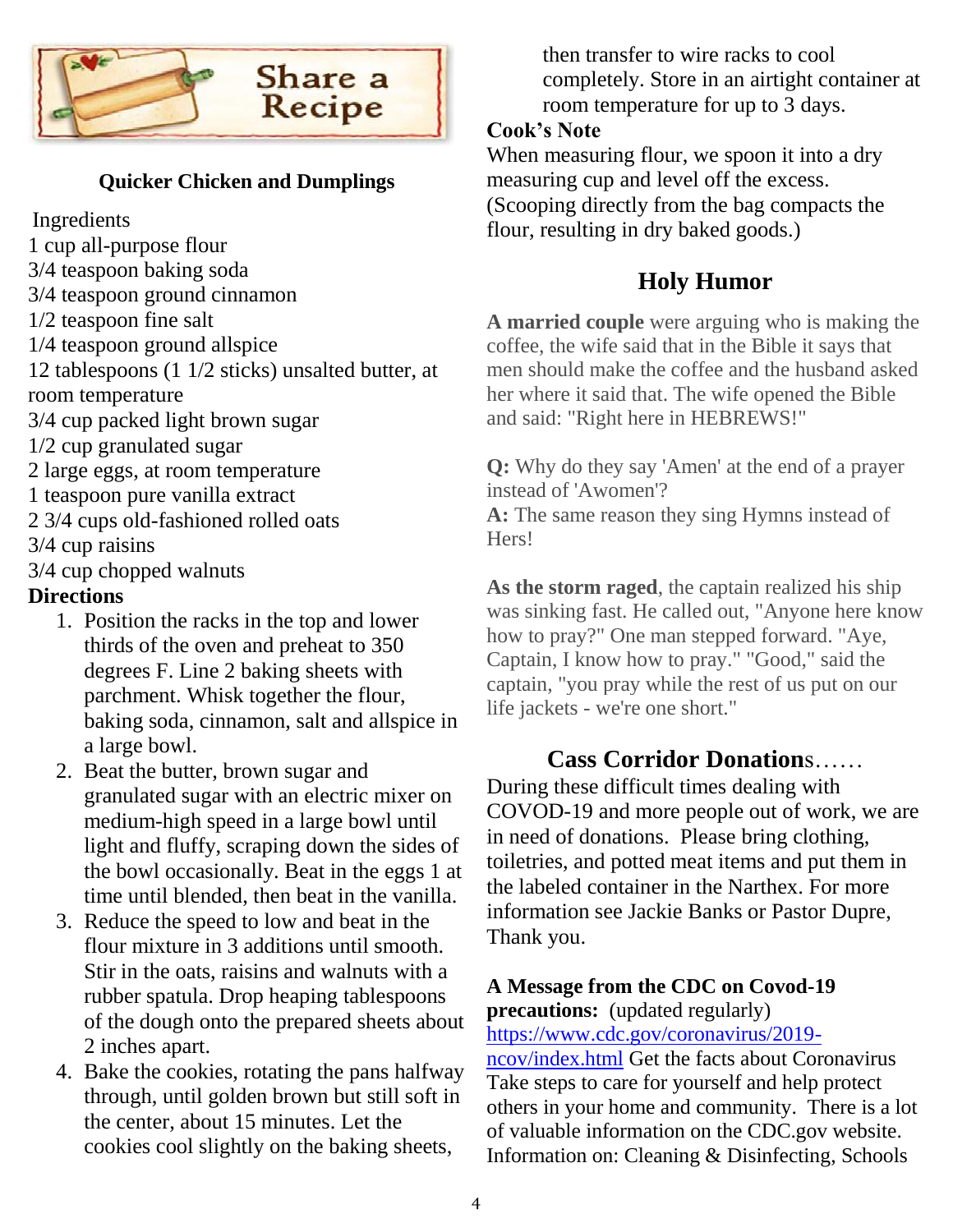& Child Care, Colleges & Universities, Businesses & Workplaces, Worker Safety & Support, Parks & Recreational Facilities, Gatherings & Community Events' Health Equity, Tribal Communities and more. Check them out!

Here is what you should know about the virus's symptoms and what you should do if you experience them. The main symptoms often appear similar to the flu: fever over 100.5 degrees; a worsening cough; tiredness; loss of sense of smell; sore throat. In more severe cases, shortness of breath, chest pains, and pneumonia will be apparent."

Remember, that it's important to take precautions to protect not only your health and safety, but also the health and safety of others. Follow CDC guidelines. Stay in your home if you can. If you must go out, wear a mask, don gloves, and stay at least 6 feet away from others. However, note that thrusts of a sneeze with a fan or wind gust, the virus droplets can travel up to 20 feet. Wash hands often for 20 seconds. Clean surfaces with a disinfectant.

 Stay safe so to keep others safe, we are our brother's keeper. Over the years that question has been asked numerous times. To that question, many today would respond with firm conviction, "Yes, Cain, you are your brother's keeper, and not only you, but each one of us is our brother's keeper."

**Publisher's note:** If you have information, prayer request, something you would like to share with your church family, a poem, a song, a scripture, a picture of something that puts a smile on your face, please send it to Ava's email [sotclutheran.officemanager@gmail.com](mailto:sotclutheran.officemanager@gmail.com) or Dawn's email [sotclutheran.secretary@gmail.com](mailto:sotclutheran.secretary@gmail.com) Information for the Newsletter, please submit by the  $20<sup>th</sup>$  of each month for the following month's publication. Thank you and Blessings!



### **APRIL 2021 - HAPPY BIRTHDAYS**

| 4/1  |
|------|
| 4/2  |
| 4/7  |
| 4/8  |
| 4/9  |
| 4/9  |
| 4/12 |
| 4/13 |
| 4/15 |
|      |

|   | Susan Kiligian         | 4/15 |
|---|------------------------|------|
|   | Samantha Olsen         | 4/15 |
|   | <b>Heather Rooker</b>  | 4/15 |
|   | <b>Melonie Clemons</b> | 4/18 |
|   | <b>Michael Clemons</b> | 4/18 |
|   | <b>Micah Davis</b>     | 4/18 |
|   | <b>Mylan Clemons</b>   | 4/24 |
| ξ | Dan Hickling           | 4/24 |
|   | Rus Lapworth           | 4/24 |



| Joseph Sanchez    | 4/24 |
|-------------------|------|
| <b>Jason Noel</b> | 4/25 |
| Nala Sparks-Jones | 4/28 |
| Danielle Shipton  | 4/29 |
| George C. Barnes  |      |
| Jeremy Barthwell  |      |

- Mary Dalton
- Edward Williams III

### **APRIL 2021 – HAPPY ANNIVERSARY**

Russell & Lindsay Lapworth 4/9